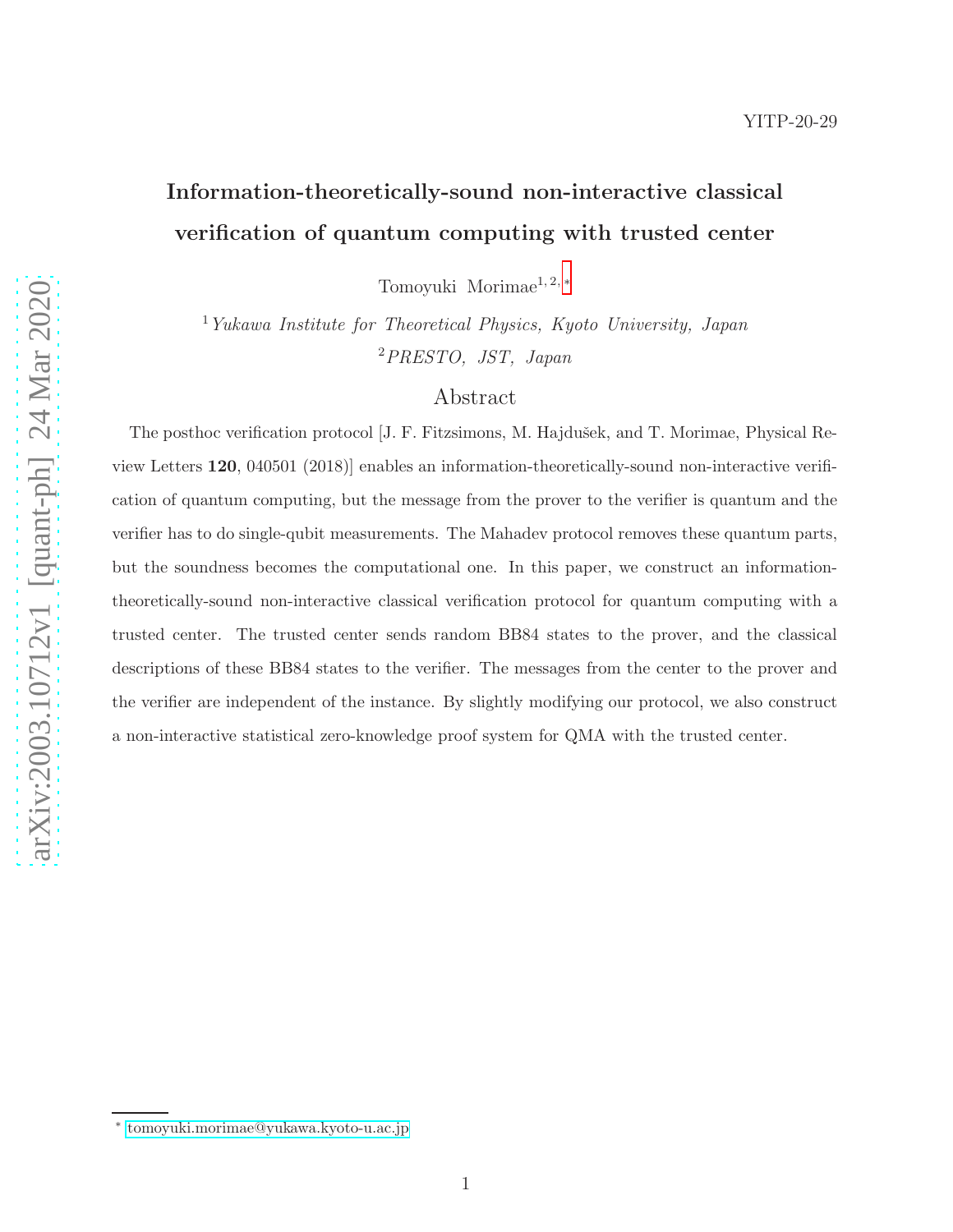## I. INTRODUCTION

Whether quantum computing is classically verifiable or not is one of the most important open problems in quantum information [\[1](#page-9-0)[–3\]](#page-9-1). There have been many partial solutions to the open problem. These results are categorized into the following six types of approaches.

- Slightly quantum verifier: If the verifier can do some minimum quantum operations, such as single-qubit generations or measurements, quantum computing can be verified  $|4-12|$ .
- Multiple provers: If more than two provers who are entangled but not allowed to communicate with each other are available, a classical verifier can verify quantum computing [\[13](#page-11-1)[–17](#page-11-2)].
- Computational soundness: If the LWE problem [\[18\]](#page-12-0) is hard for polynomial-time quantum computing, quantum computing is classically verifiable with the soundness against a quantum polynomial-time prover [\[19](#page-12-1)[–22\]](#page-12-2).
- Sum-check: BQP is in IP, and therefore quantum computing is classically verifiable with the computationally-unbounded prover. If we could modify the sum-check protocol for BQP problems in such a way that the honest prover's computational power is in quantum polynomial-time, the open problem is solved. There are two results in this direction [\[23,](#page-12-3) [24](#page-12-4)].
- Specific problems: Several specific problems in BQP, such as the recursive Fourier sampling, problems related to circuits in the second level of the Fourier hierarchy, and calculating orders of solvable groups, are classically verifiable [\[25](#page-12-5)[–28](#page-12-6)].
- Rational prover: For any BQP problem, it is possible to construct a rational proof system [\[29\]](#page-12-7) where a classical verifier sends a reward to the prover in such a way that the prover who wants to maximize its profit has to send a correct solution to the verifier [\[30,](#page-12-8) [31\]](#page-12-9).

The simplest protocol in the first approach is so-called the posthoc verification [\[8](#page-10-1)]. (A detailed explanation of the posthoc verification is given in Sec. [II.](#page-5-0)) In this protocol, any BQP problem can be verified in a non-interactive way with a verifier who can do only single-qubit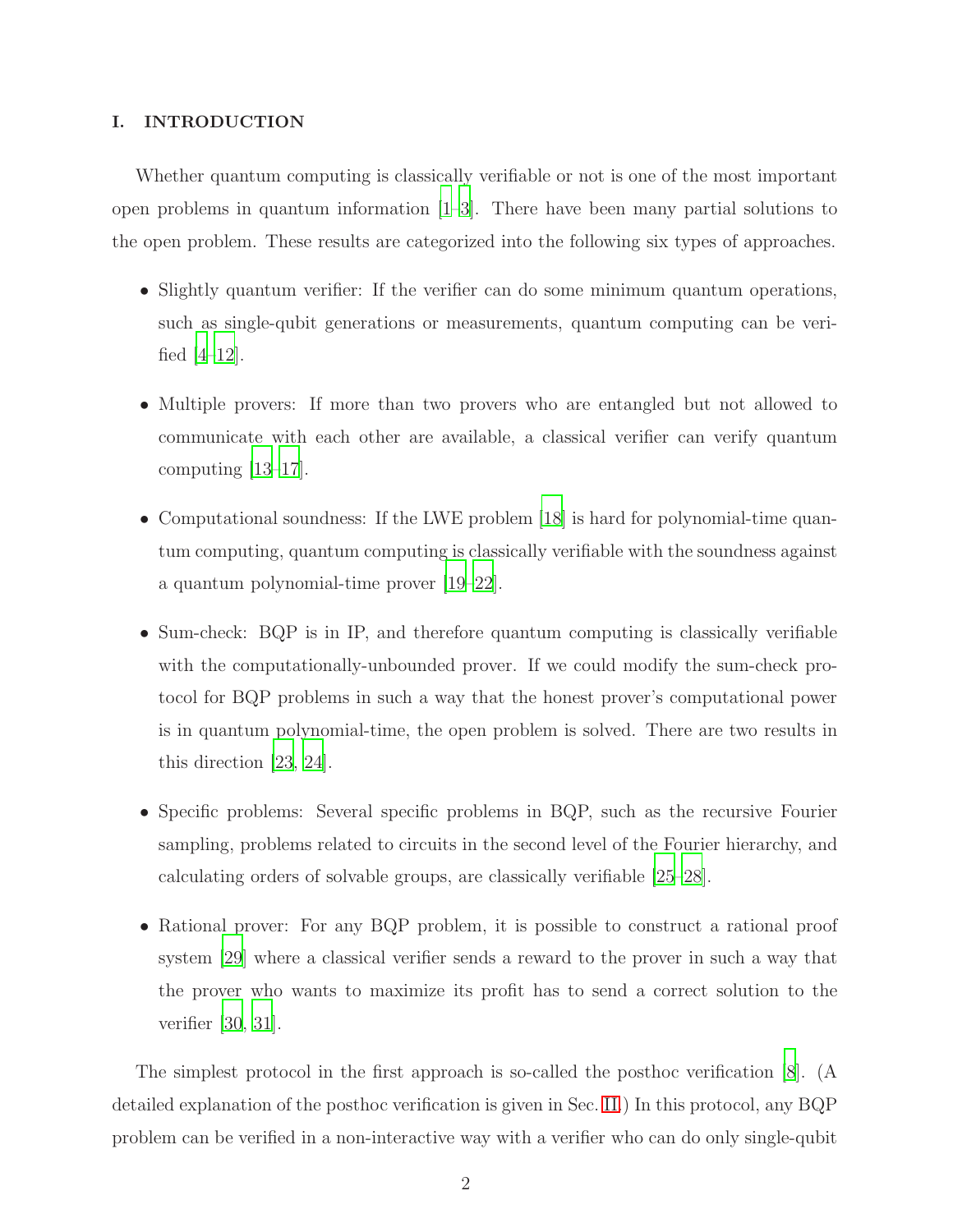measurements: the prover sends a quantum state to the verifier, and the verifier measures each qubit of the state. The prover can send each qubit of the state one by one, and the verifier has only to measure each qubit sequentially, i.e., the verifier does not need any quantum memory. The idea of the posthoc verification is based on the observations that the local Hamiltonian problem is QMA-complete [\[32](#page-12-10), [33\]](#page-13-0), BQP is in QMA with a trivial witness state (such as the all zero state), and the ground state of the local Hamiltonian (i.e., the history state) can be constructed in quantum polynomial-time if the corresponding problem is in BQP [\[8\]](#page-10-1). Because the 2-local XZ-Hamiltonian problem is QMA-complete [\[34,](#page-13-1) [35\]](#page-13-2), the verifier has only to measure randomly chosen two qubits in the computational or the Hadamard basis.

A disadvantage of the posthoc protocol is, however, that the verifier has to do the quantum measurements, and the quantum channel from the prover to the verifier is required. The Mahadev's breakthrough protocol [\[19\]](#page-12-1) removes them by using the cryptographic technique, but the soundness becomes the computational one, i.e., the protocol is an argument system.

In this paper, we show that if a trusted center is introduced, an information-theoreticallysound non-interactive verification of quantum computing is possible for a classical verifier. The trusted center sends random BB84 states to the prover, and their classical descriptions to the verifier. (Because the BB84 states are uniformly random, center's messages are independent of the instance.) Introducing a trusted center that distributes BB84 states is somehow an artificial assumption, but it is not unrealistic (for example, it is a foreseeable future that the NIST distributes BB84 states among quantum computing companies like Google, IBM, etc.), and the introduction of the trusted center gives us huge advantages, namely, the classical verifier, the non-interactiveness, and the information-theoretical soundness.

<span id="page-2-0"></span>More precisely, for each instance  $x \in A$  of any promise problem  $A = (A_{yes}, A_{no})$  in BQP, we consider the protocol of Fig. [1,](#page-3-0) and show its completeness and soundness. (A proof is given in Sec. [III.](#page-6-0))

**Theorem [1](#page-3-0)** For any promise problem  $A = (A_{yes}, A_{no})$  in BQP, the protocol of Fig. 1 satisfies both of the following with c and s such that  $c - s \geq 1/poly(|x|)$ :

• If  $x \in A_{yes}$ , there exists a quantum polynomial-time prover such that the acceptance probability of the verifier is at least c.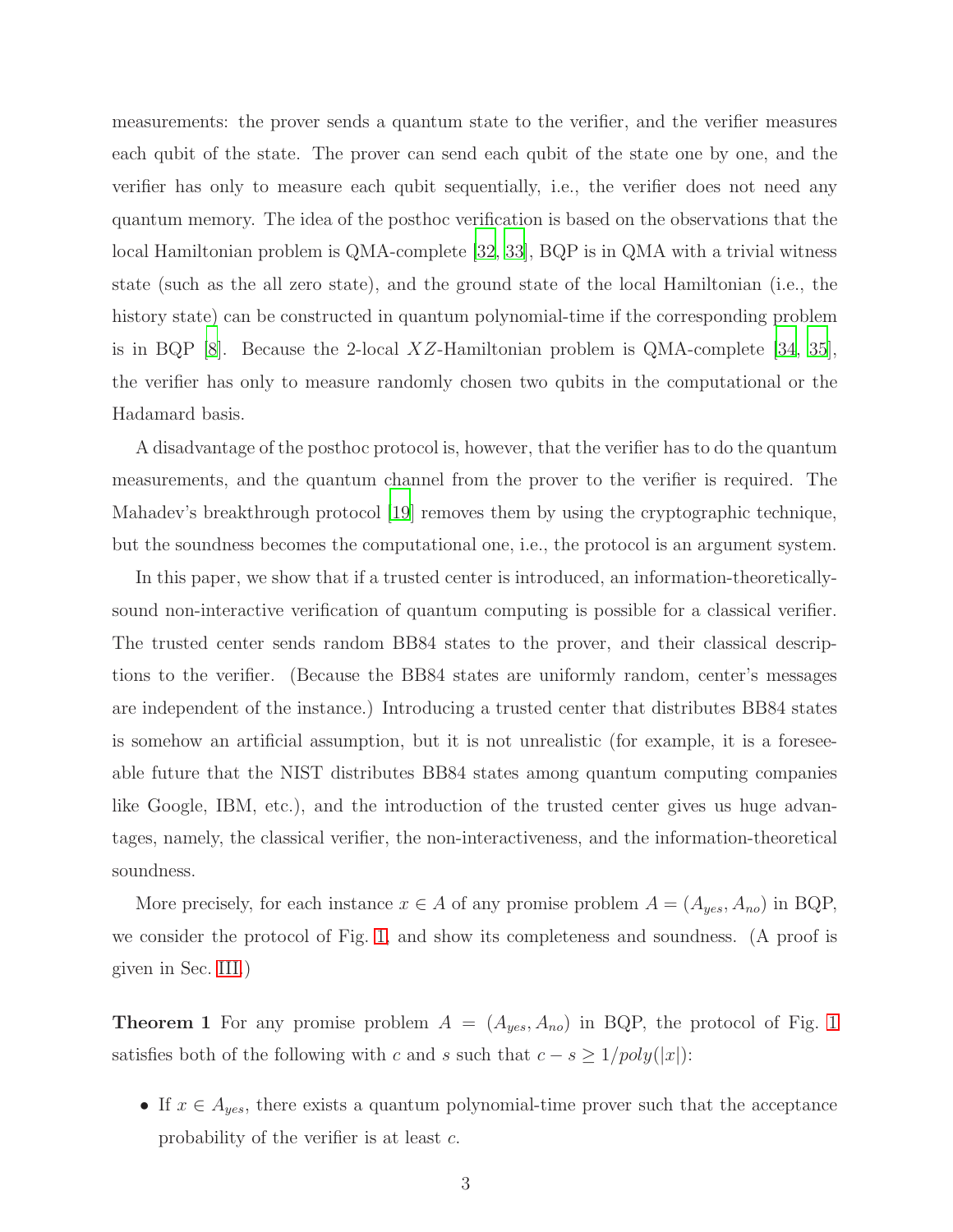- If  $x \in A_{no}$ , the verifier's acceptance probability is at most s for any prover (even for computationally-unbounded prover).
- 1. The trusted center uniformly randomly chooses  $(h, m_1, ..., m_N) \in \{0, 1\}^{N+1}$ , where  $N =$  $poly(|x|)$ . The trusted center sends  $\bigotimes_{j=1}^{N} (H^{h}|m_{j})$  to the prover. The trusted center sends  $(h, m_1, ..., m_N)$  to the verifier. Note that because  $(h, m_1, ..., m_N)$  is uniformly randomly chosen, the messages from the trusted center to the prover and the verifier are independent of the instance x.
- 2. The prover does a POVM measurement, which can be done in quantum polynomial-time if the prover is honest, on the received state, and sends the measurement result (a 2N-bit classical bit string) to the verifier.
- 3. The verifier does a certain polynomial-time classical computation to make the decision, accept/reject.

## <span id="page-3-0"></span>FIG. 1. A high-level description of our verification protocol.

Our classical verification protocol can also be modified to construct a non-interactive statistical zero-knowledge proof system for QMA with the trusted center (Fig. [2\)](#page-4-0). We show its completeness, soundness, and statistical zero-knowledge property. (A proof is given in Sec. [IV.](#page-6-1))

<span id="page-3-1"></span>**Theorem [2](#page-4-0)** For any promise problem  $A = (A_{yes}, A_{no})$  in QMA, the protocol of Fig. 2 satisfies all of the following with c and s such that  $c - s \geq 1/poly(|x|)$ :

- If  $x \in A_{yes}$ , there exists a quantum polynomial-time prover (that receives a witness state of QMA as input) such that the acceptance probability of the verifier is at least c.
- If  $x \in A_{no}$ , the verifier's acceptance probability is at most s for any prover (even for computationally-unbounded prover).
- It is statistical zero-knowledge.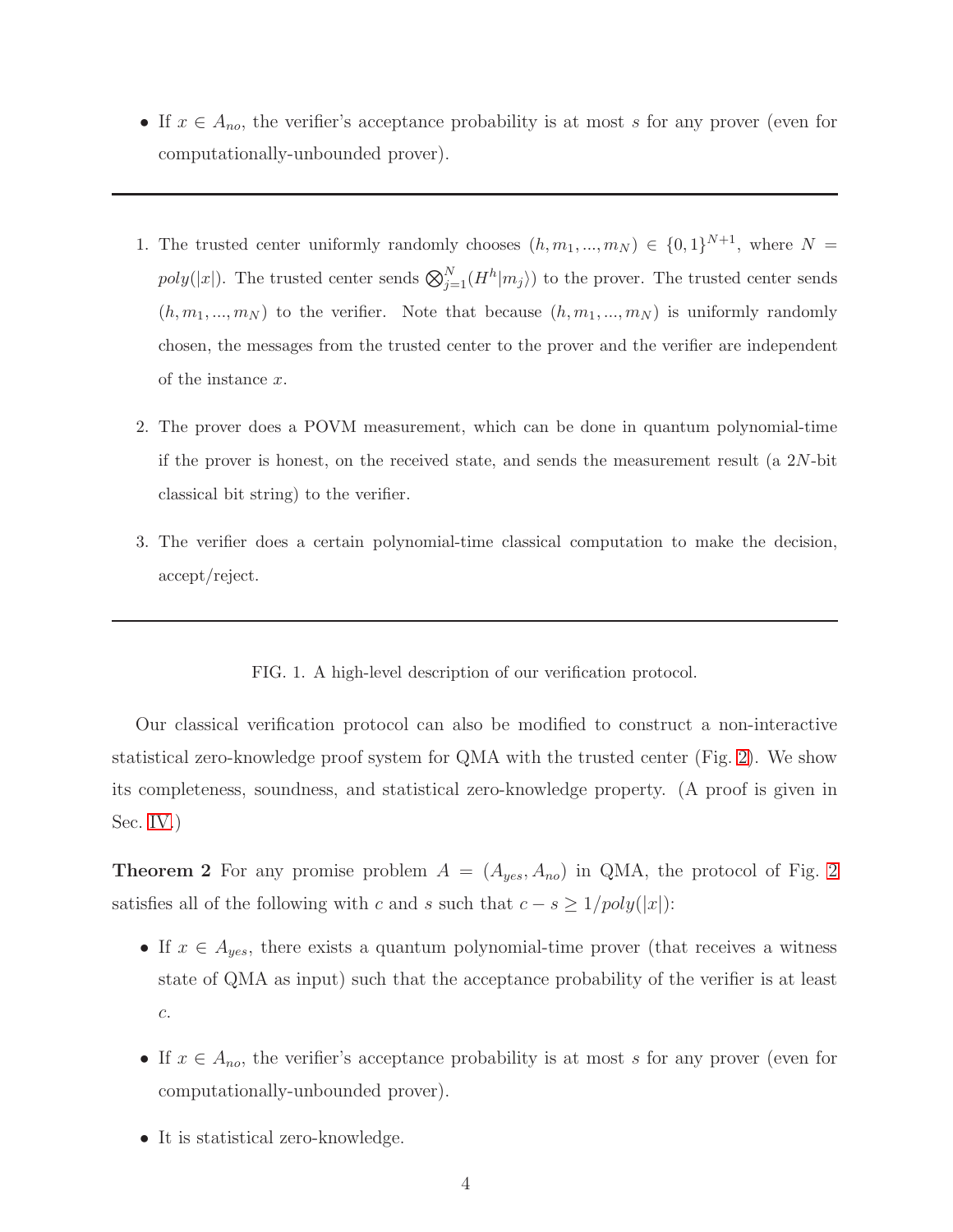- 1. The trusted center uniformly randomly chooses  $(h, m_1, ..., m_N) \in \{0, 1\}^{N+1}$ , where  $N =$ poly(|x|). The trusted center sends  $\bigotimes_{j=1}^{N} (H^{h} | m_{j})$  to the prover. The trusted center uniformly randomly chooses  $(a, b)$  such that  $1 \le a < b \le N$ . The trusted center sends  $(h, a, b, m_a, m_b)$  to the verifier.
- 2. The prover does a POVM measurement, which can be done in quantum polynomial-time (given the witness state) if the prover is honest, on the received state, and sends the measurement result (a  $2N$ -bit classical bit string) to the verifier.
- <span id="page-4-0"></span>3. The verifier does a certain polynomial-time classical computation to make the decision, accept/reject.
	- FIG. 2. A high-level description of our zero-knowledge protocol.

The idea is based on the recent elegant construction of zero-knowledge systems for QMA in Ref. [\[36\]](#page-13-3). In their construction, the prover sends the verifier the one-time-padded ground state of the Hamiltonian that corresponds to the encoded version of the verification circuit, and a classical commitment of the one-time-pad key. After receiving a challenge from the verifier, the prover opens only a small part of the ground state, which is enough to measure energy but not enough to get any information about the witness due to the local simulatability [\[36](#page-13-3), [37](#page-13-4)]. A zero-knowledge system for QMA was first constructed in Ref. [\[38\]](#page-13-5), and improvements have been obtained recently [\[21,](#page-12-11) [36,](#page-13-3) [39\]](#page-13-6).

The rest of the paper is organized as follows. In the next section, we give preliminaries: we review the posthoc verification protocol. In Sec. [III,](#page-6-0) we show Theorem [1.](#page-2-0) In Sec. [IV,](#page-6-1) we show Theorem [2.](#page-3-1) Finally, we give discussions in Sec. [V.](#page-7-0)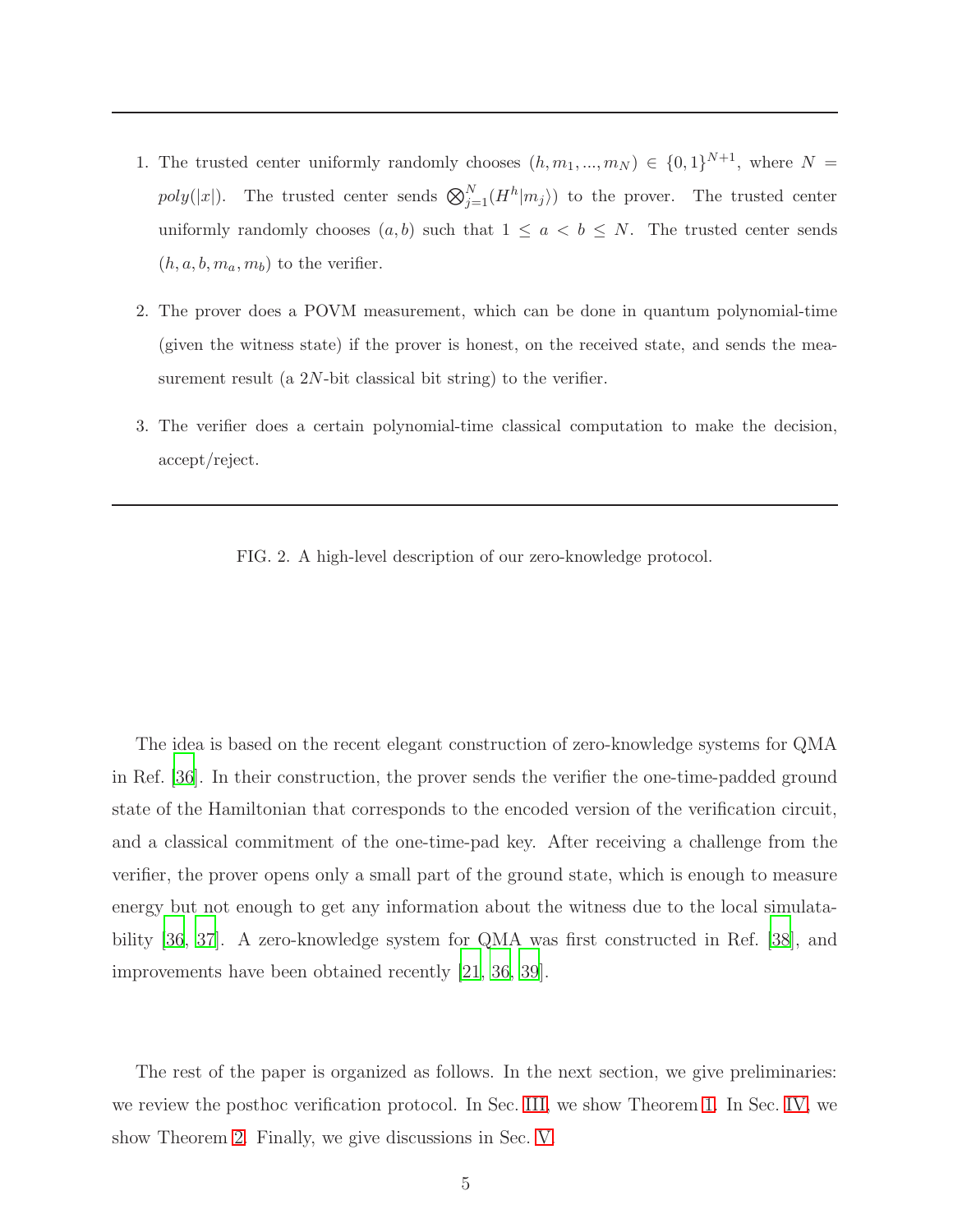### <span id="page-5-0"></span>II. PRELIMINARIES

Let  $A = (A_{yes}, A_{no})$  be a promise problem in BQP. For any instance  $x \in A$ , we can construct an N-qubit local Hamiltonian

$$
H \equiv \sum_{i < j} \frac{p_{i,j}}{2} \left( \frac{I + s_{i,j} X_i \otimes X_j}{2} + \frac{I + s_{i,j} Z_i \otimes Z_j}{2} \right)
$$

with  $N = poly(|x|)$  such that if  $x \in A_{yes}$  then the ground energy is less than  $\alpha$ , and if  $x \in A_{no}$  then the ground energy is larger than  $\beta$  with  $\beta - \alpha \geq 1/poly(|x|)$ . Here,  $p_{i,j} > 0$ ,  $\sum_{i < j} p_{i,j} = 1$ , and  $s_{i,j} \in \{+1, -1\}$ . The posthoc protocol [\[8](#page-10-1)] runs as in Fig. [3.](#page-5-1) Note that in this protocol, the verifier does not need any quantum memory, because the verifier has only to measure each qubit sequentially. The verifier's acceptance probability is  $p_{acc} = 1 - \text{Tr}(\rho H)$ . Therefore, if  $x \in A_{yes}$ ,  $p_{acc} \ge 1 - \alpha$  for an honest prover, and if  $x \in A_{no}$ ,  $p_{acc} \leq 1 - \beta$  for any (computationally-unbounded) prover. The completeness-soundness gap is  $(1 - \alpha) - (1 - \beta) = \beta - \alpha \ge 1/poly(|x|)$ . It is easy to see that this protocol can be done in the parallel way to amplify the completeness-soundness gap.

- 1. The prover sends an N-qubit state  $\rho$  to the verifier. (If the prover is honest, it is the ground state of  $H$ .)
- 2. The verifier uniformly randomly chooses  $h \in \{0, 1\}.$
- 3. If  $h = 0$   $(h = 1)$ , the verifier measures all qubits of  $\rho$  in the computational (Hadamard) basis. Let  $m_j \in \{0,1\}$  be the measurement result on the j<sup>th</sup> qubit.
- 4. The verifier samples  $(i, j)$  with probability  $p_{i,j}$ .
- 5. If  $(-1)^{m_i}(-1)^{m_j} = -s_{i,j}$ , the verifier accepts. Otherwise, reject.

<span id="page-5-1"></span>FIG. 3. The posthoc protocol [\[8](#page-10-1)].

There is a remark: In the original posthoc protocol [\[8](#page-10-1)], the verifier first samples  $(i, j)$  with probability  $p_{i,j}$  and measures *i*th and *j*th qubits. The protocol explained in Fig. [3](#page-5-1) is slightly modified from the original posthoc protocol in such a way that the verifier's measurement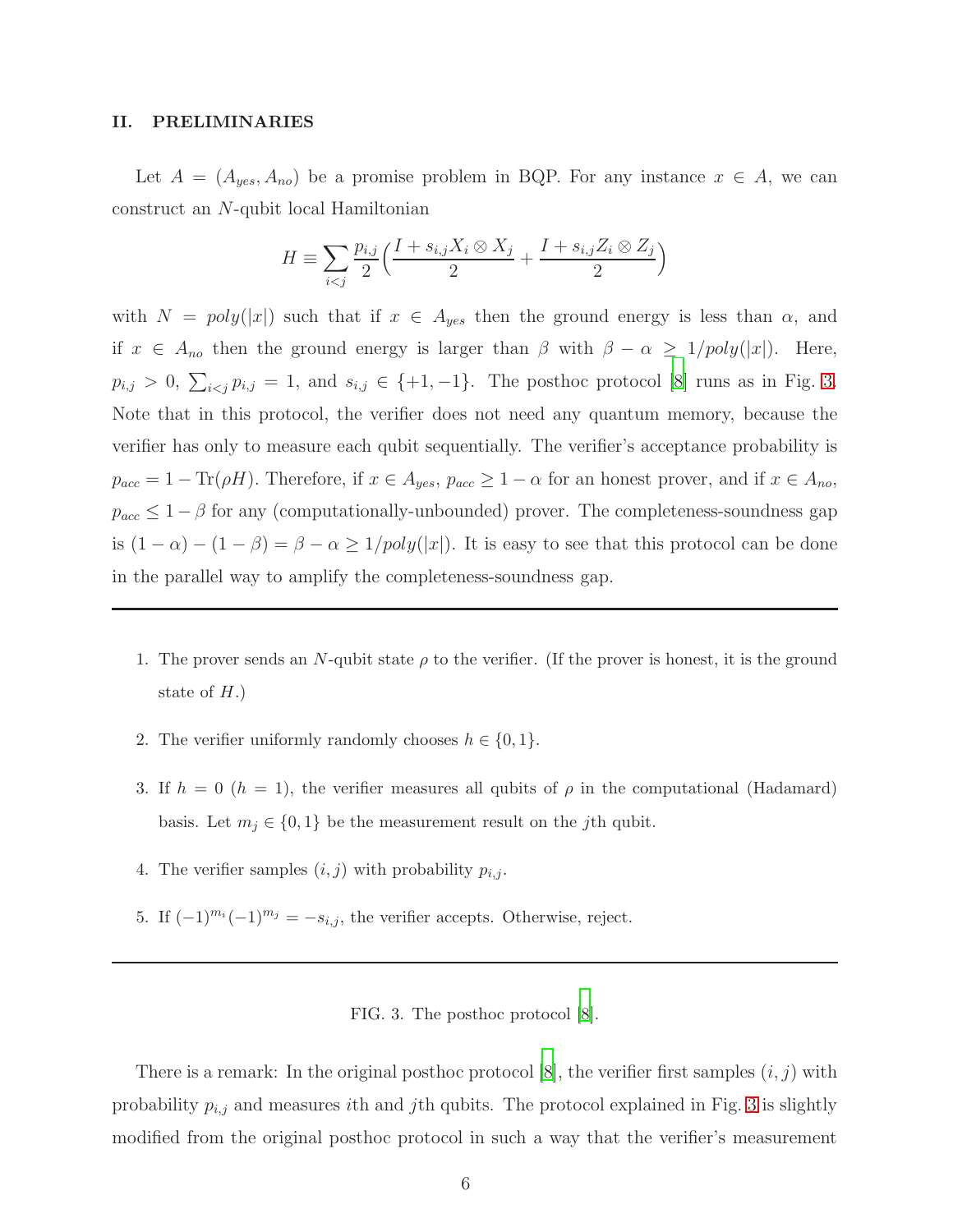is independent of the instance x. Such a modification was already done in Refs.  $[21, 36, 40]$  $[21, 36, 40]$  $[21, 36, 40]$  $[21, 36, 40]$ , and in fact the modification is crucial for our purpose, because the trusted center's message should be independent of the instance  $x$ .

## <span id="page-6-0"></span>III. PROOF OF THEOREM [1](#page-2-0)

In this section, we show Theorem [1.](#page-2-0) Let us first consider the protocol of Fig. [4](#page-7-1) that we call the virtual protocol 1. It is easy to see that the virtual protocol 1 has the same completeness and soundness as those of the posthoc protocol (Fig. [3\)](#page-5-1). Next let us consider the protocol of Fig. [5](#page-8-0) that we call the virtual protocol 2. The difference from the virtual protocol 1 is that the verifier first measures halves of Bell pairs before sending other halves to the prover. Because the verifier's measurement and the prover's measurement commute with each other, verifier's acceptance probability of the virtual protocol 2 is the same as that of the virtual protocol 1. Finally, let us consider the protocol of Fig. [6,](#page-8-1) which is our final protocol. The difference from the virtual protocol 2 is that the verifier's quantum task is done by the trusted center. It is clear that the verifier's acceptance probability of this protocol is the same as that of the virtual protocol 2. In conclusion, our protocol (Fig. [6\)](#page-8-1) has the same completeness and soundness as those of the posthoc protocol (Fig. [3\)](#page-5-1).

## <span id="page-6-1"></span>IV. PROOF OF THEOREM [2](#page-3-1)

Our non-interactive statistical zero-knowledge proof system for QMA with the trusted center is shown in Fig. [7.](#page-9-2) To show its completeness, soundness, and zero-knowledge property, let us consider the protocol of Fig. [8,](#page-10-2) which we call the virtual zero-knowledge protocol. It is easy to verify that protocols of Fig. [7](#page-9-2) and Fig. [8](#page-10-2) are the same. The verifier's acceptance probability in the virtual zero-knowledge protocol is  $p_{acc} = 1 - \frac{1}{N}$  $\frac{1}{\binom{N}{2}}$ Tr( $\rho$ H), and therefore the completeness-soundness gap is  $1/poly(|x|)$ . The zero-knowledge property is also clear, because in the virtual zero-knowledge protocol, what the verifier gets under the honest prover are the uniformly randomly chosen  $(h, a, b, x, z)$ , and the measurement results  $(m_a, m_b)$  on the ath and bth qubits of the one-time padded history state in the base  $h$  that is simulatable in classical polynomial-time due to the local simulatability of the history state [\[36,](#page-13-3) [37\]](#page-13-4). In Fig. [9,](#page-11-3) we show the simulator. It is clear that the output of the simulator and verifier's view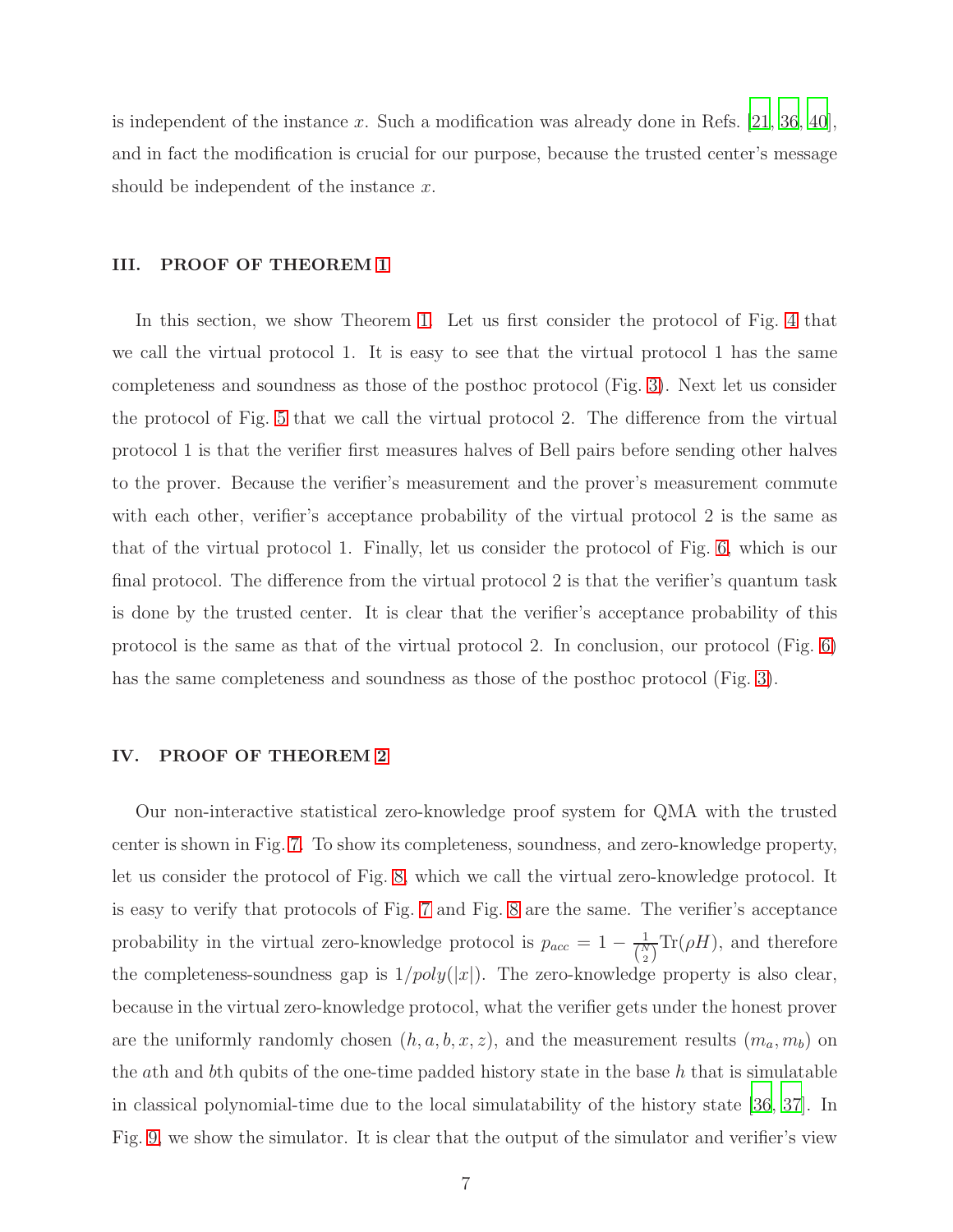- 1. The verifier uniformly randomly chooses  $h \in \{0,1\}$ . The verifier generates N Bell pairs, and sends halves to the prover.
- 2. If the prover is honest, the prover teleports the ground state of  $H$  to the verifier by using the Bell pairs, and sends the verifier the information  $(x, z) \in \{0, 1\}^N \times \{0, 1\}^N$  about the byproduct caused by the teleportation. If the prover is malicious, the prover does any POVM measurement  ${\Pi_{x,z}}_{(x,z)\in{0,1}^N\times{0,1}^N}$  on the received states, and sends the result  $(x, z) \in \{0, 1\}^N \times \{0, 1\}^N$  of the POVM measurement to the verifier.
- 3. If  $h = 0$  ( $h = 1$ ), the verifier measures all qubits of the teleported state in the computational (Hadamard) basis. Let  $m_j \in \{0, 1\}$  be the measurement result of the jth qubit.
- 4. Let us define  $m'_j \equiv m_j \oplus (hz_j + (1-h)x_j)$  for  $j = 1, 2, ..., N$ , which are the measurement results that take into account the effects of the teleportation byproducts. The verifier samples  $(i, j)$ with probability  $p_{i,j}$ . The verifier accepts if and only if  $(-1)^{m'_i}(-1)^{m'_j} = -s_{i,j}$ .

<span id="page-7-1"></span>FIG. 4. The virtual protocol 1.

are negligibly close.

#### <span id="page-7-0"></span>V. DISCUSSION

In this paper, we have constructed an information-theoretically-sound non-interactive classical verification protocol for quantum computing with a trusted center. The trusted center sends randomly chosen BB84 states to the prover, and their classical descriptions to the verifier.

One might ask whether the quantum message from the center to the prover can be replaced with a classical one. It will be impossible, because if it was possible, then BQP is in AM, which is unlikely. To see it, assume that the trusted center sends some random classical messages to the prover. Then, the message can be sent from the verifier instead of the center, and it is a two-message AM protocol.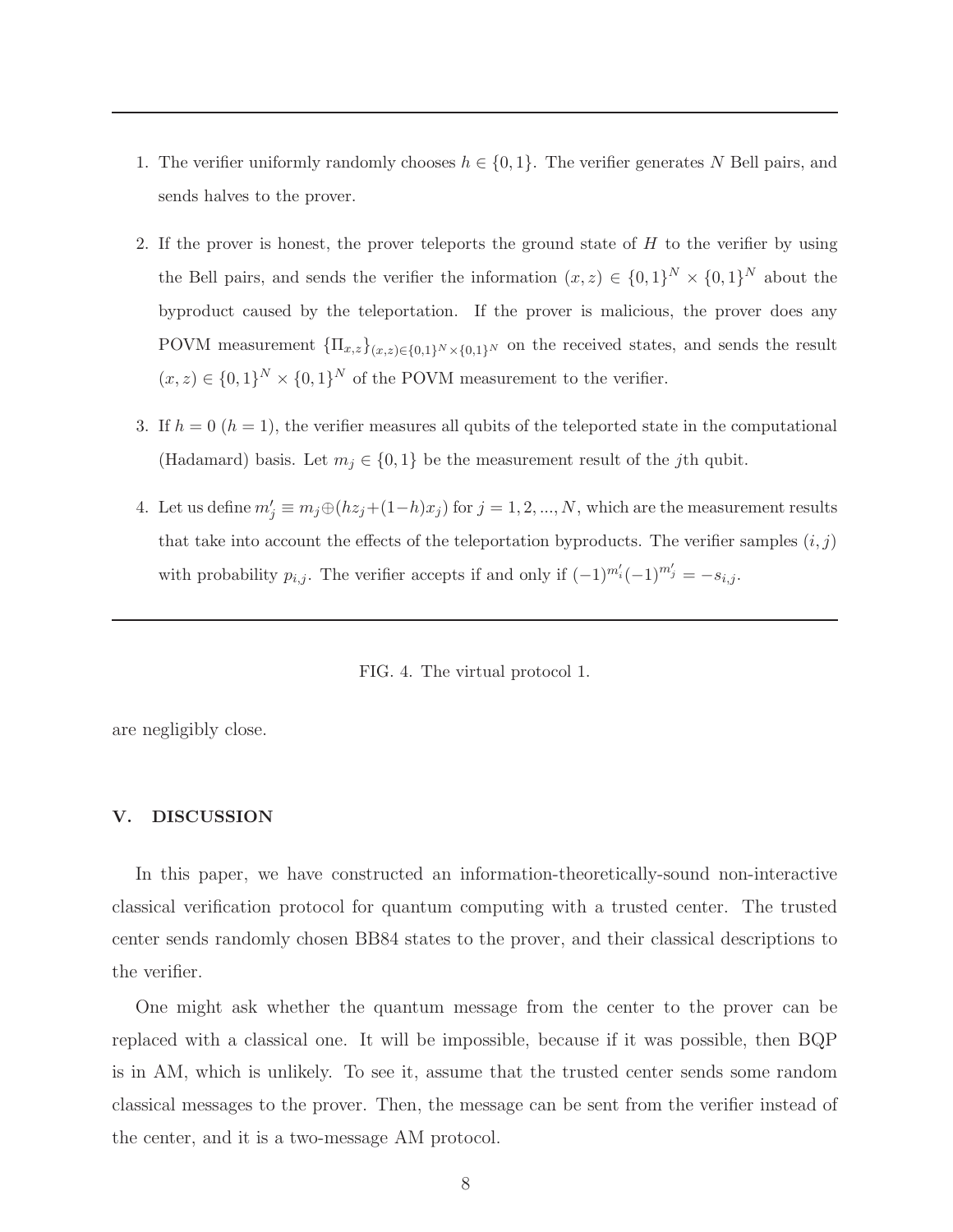- 1. The verifier uniformly randomly chooses  $h \in \{0, 1\}$ . The verifier generates N Bell pairs.
- 2. The verifier measures halves of the Bell pairs in the computational (Hadamard) basis if  $h = 0$  $(h = 1)$ . Let  $m_j \in \{0, 1\}$  be the measurement result for the j<sup>th</sup> Bell pair. The verifier sends unmeasured halves of the Bell pairs to the prover.
- 3. The prover does a POVM measurement  ${\{\Pi_{x,z}\}}_{(x,z)\in\{0,1\}^N\times\{0,1\}^N}$ , which corresponds to the teleportation of the ground state when the prover is honest, on the received states, and sends the result  $(x, z) \in \{0, 1\}^N \times \{0, 1\}^N$  of the POVM measurement to the verifier.
- 4. The same as the step 4 of the virtual protocol 1.

<span id="page-8-0"></span>FIG. 5. The virtual protocol 2.

- 1. The trusted center uniformly randomly chooses  $(h, m_1, ..., m_N) \in \{0, 1\}^{N+1}$ . The trusted center sends  $\bigotimes_{j=1}^{N} (H^{h} | m_{j})$  to the prover. The trusted center sends  $(h, m_{1}, ..., m_{N})$  to the verifier.
- 2. The same as the steps 3 and 4 of the virtual protocol 2.

<span id="page-8-1"></span>

The combination of the trusted center considerd in this paper and the Fitzsimons-Kashefi protocol [\[4\]](#page-10-0) also realizes the information-theoretically-sound classical verification of quantum computing, but in that case, the protocol is interactive: polynomially-many rounds are necessary between the prover and the verifier. Furthermore, the messages sent from the trusted center do depend on the instance.

The trusted center's task considered in this paper can be done by the "remote state preparation" protocol. In the remote state preparation, the classical verifier can remotely prepare random quantum states in the prover's place with only a classical communication in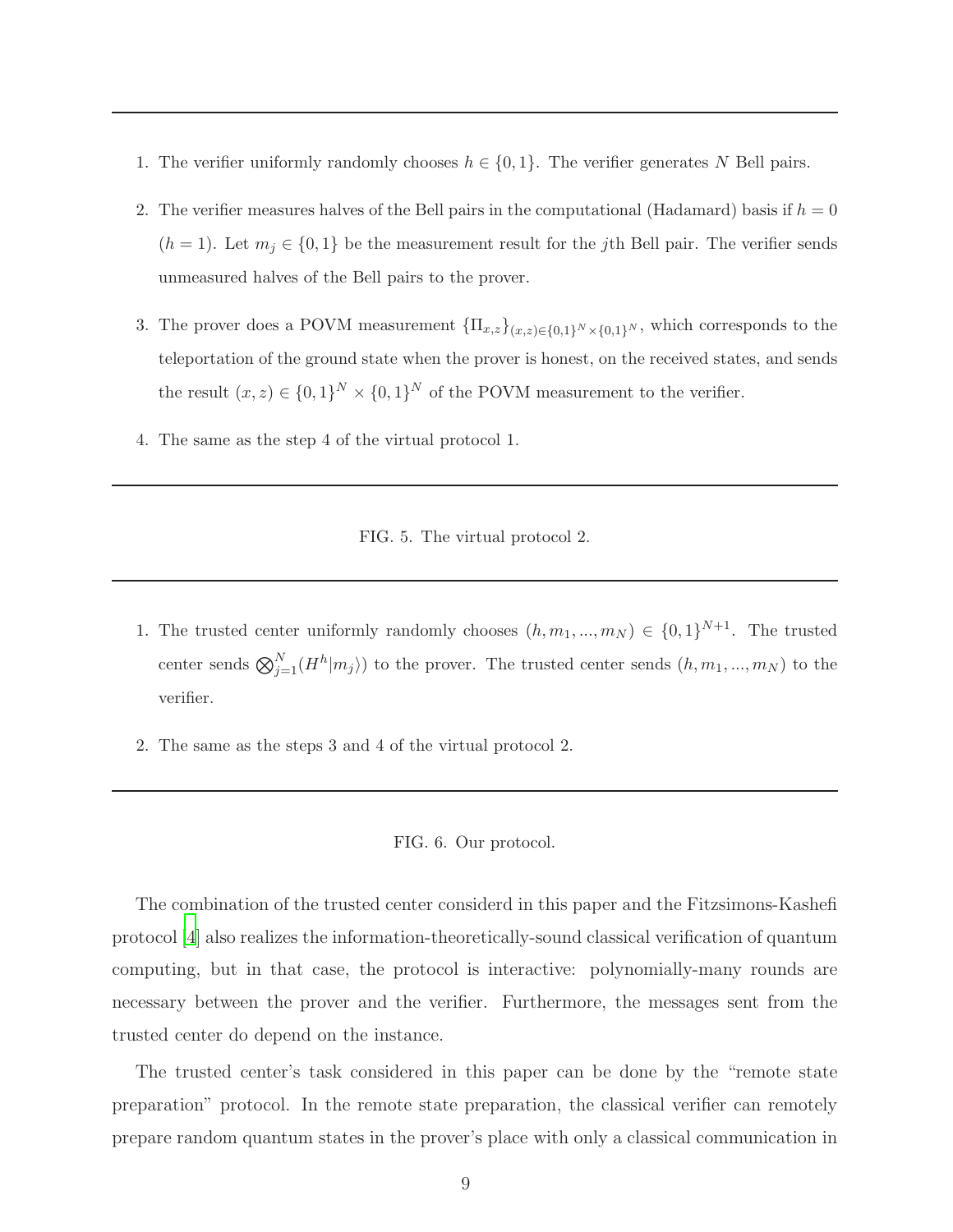- 1. The trusted center uniformly randomly chooses  $(h, m_1, ..., m_N) \in \{0, 1\}^{N+1}$ . The trusted center sends  $\bigotimes_{j=1}^{N} (H^{h} | m_{j})$  to the prover. The trusted center uniformly randomly chooses  $(a, b)$  such that  $1 \le a < b \le N$ . The trusted center sends  $(h, a, b, m_a, m_b)$  to the verifier.
- 2. The same as the step 3 of the virtual protocol 2.
- 3. Let us define  $m'_j \equiv m_j \oplus (hz_j + (1-h)x_j)$  for  $j = a, b$ . The verifier samples  $(i, j)$  with probability  $p_{i,j}$ . If  $a \neq i$ , the verifier accepts. If  $b \neq j$ , the verifier accepts. If  $a = i$  and  $b = j$ , the verifier accepts if and only if  $(-1)^{m'_a}(-1)^{m'_b} = -s_{a,b}$ .

<span id="page-9-2"></span>FIG. 7. The zero-knowledge protocol.

such a way that only the verifier knows which states are prepared. It is well known that if the remote state preparation is possible, a classical verification of quantum computing is possible. It is open whether an information-theoretically-sound remote state preparation is possible or not, but it was shown recently that computationally-sound remote state preparations are possible under the LWE assumption  $|20, 41-43|$  $|20, 41-43|$  $|20, 41-43|$ . If we combine these remote state preparation protocols with our protocol, we would obtain a computationally-sound noninteractive classical verification protocol for quantum computing with preprocessing.

#### ACKNOWLEDGMENTS

TM is supported by MEXT Q-LEAP, JST PRESTO No.JPMJPR176A, and the Grantin-Aid for Young Scientists (B) No.JP17K12637 of JSPS.

- <span id="page-9-0"></span>[1] D. Gottesman, 2004. <http://www.scottaaronson.com/blog/?p=284>
- [2] D. Aharonov and U. Vazirani, Is quantum mechanics falsifiable? A computational perspective on the foundations of quantum mechanics. [arXiv:1206.3686](http://arxiv.org/abs/1206.3686)
- <span id="page-9-1"></span>[3] A. Gheorghiu, T. Kapourniotis, and E. Kashefi, Verification of quantum computation: an overview of existing approaches. Theory of Computing Systems 63, 715-808 (2019);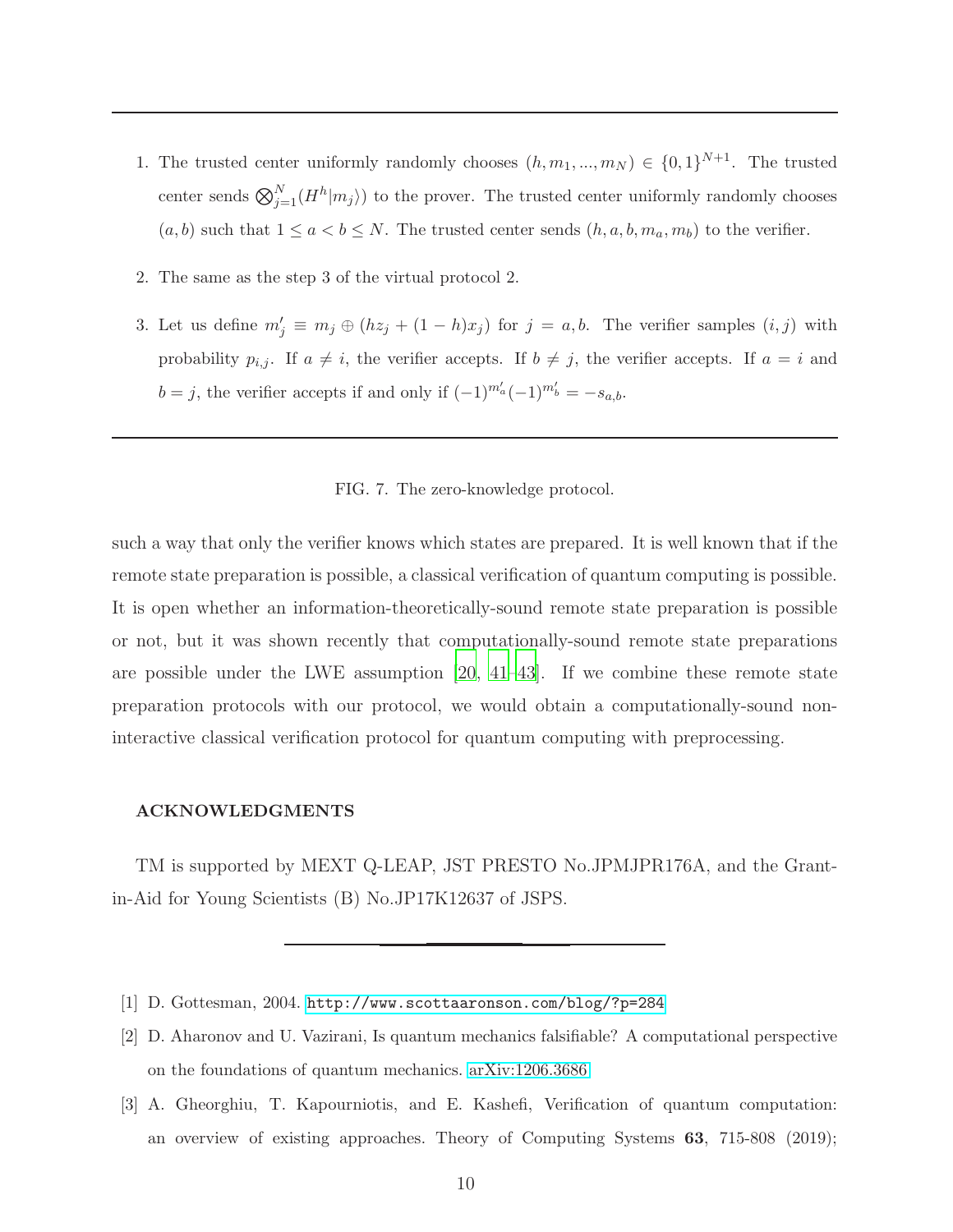- 1. The trusted center uniformly randomly chooses  $h \in \{0, 1\}$ . The trusted center generates N Bell pairs, and sends halves to the prover.
- 2. The prover does a POVM measurement,  ${\{\Pi_{x,z}\}}_{(x,z)\in\{0,1\}^N\times\{0,1\}^N}$ , which corresponds to the teleportation of the ground state when the prover is honest, on the received states.
- 3. The trusted center measures the halves of the Bell pairs in the computational (Hadamard) basis if  $h = 0$   $(h = 1)$ . Let  $m<sub>j</sub> \in \{0, 1\}$  be the measurement result for the j<sup>th</sup> Bell pair.
- 4. The trusted center randomly chooses  $(a, b)$  such that  $1 \le a \le b \le N$ , and sends  $(h, a, b, m_a, m_b)$  to the verifier.
- 5. The prover sends the result  $(x, z) \in \{0, 1\}^N \times \{0, 1\}^N$  of the POVM measurement to the verifier.
- 6. The same as the step 3 of the zero-knowledge protocol Fig[.7.](#page-9-2)

<span id="page-10-2"></span>FIG. 8. The virtual zero-knowledge protocol.

### [arXiv:1709.06984](http://arxiv.org/abs/1709.06984)

- <span id="page-10-0"></span>[4] J. F. Fitzsimons and E. Kashefi, Unconditionally verifiable blind computation. Phys. Rev. A 96, 012303 (2017).
- [5] D. Aharonov, M. Ben-Or, E. Eban, and U. Mahadev, Interactive proofs for quantum computations. [arXiv:1704.04487](http://arxiv.org/abs/1704.04487)
- [6] M. Hayashi and T. Morimae, Verifiable measurement-only blind quantum computing with stabilizer testing. Phys. Rev. Lett. 115, 220502 (2015).
- [7] T. Morimae, D. Nagaj, and N. Schuch, Quantum proofs can be verified using only single-qubit measurements. Phys. Rev. A 93, 022326 (2016).
- <span id="page-10-1"></span>[8] J. F. Fitzsimons, M. Hajdušek, and T. Morimae, Post hoc verification of quantum computation. Phys. Rev. Lett. 120, 040501 (2018).
- [9] S. Barz, J. F. Fitzsimons, E. Kashefi, and P. Walther, Experimental verification of quantum computation. Nat. Phys. 9, 727 (2013).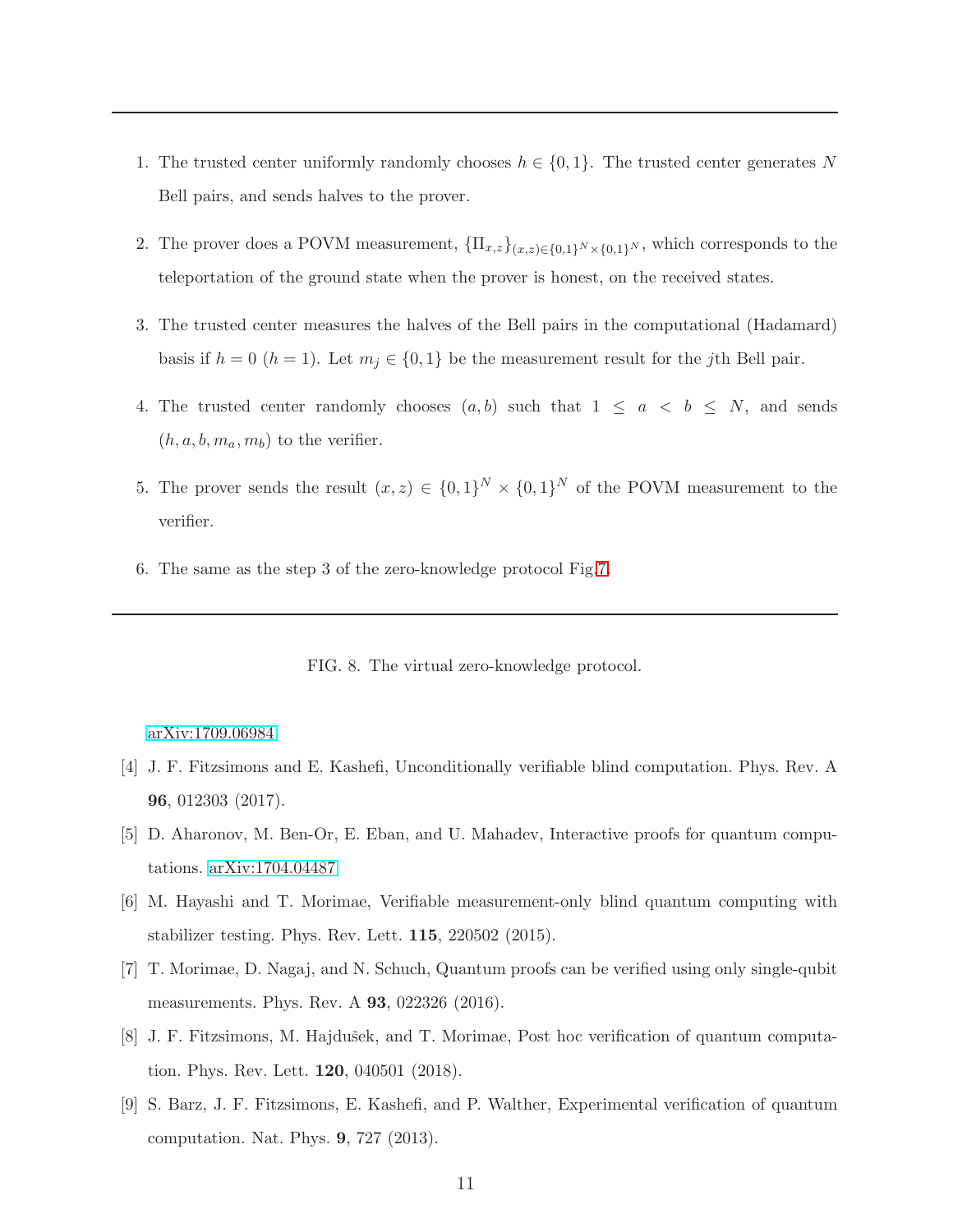- 1. The simulator uniformly randomly generates  $h \in \{0, 1\}.$
- 2. The simulator uniformly randomly generates  $(x, z) \in \{0, 1\}^N \times \{0, 1\}^N$ .
- 3. The simulator uniformly randomly generates  $(a, b)$  such that  $1 \le a \le b \le N$ .
- 4. The simulator computes the classical description of  $\rho_{a,b} \equiv \text{Tr}_{a,b}(X^x Z^z | G \rangle \langle G | Z^z X^x)$ , where  $|G\rangle$  is the ground state of the Hamiltonian.
- 5. The simulator samples the measurement results  $(m_a, m_b) \in \{0, 1\}^2$  in the basis h on  $\rho_{a,b}$ .
- 6. The simulator outputs  $(h, a, b, m_a, m_b, x, z)$ .

### <span id="page-11-3"></span>FIG. 9. The simulator.

- [10] C. Greganti, M. C. Roehsner, S. Barz, T. Morimae, and P. Walther, Demonstration of measurement-only blind quantum computing. New J. Phys. 18, 013020 (2016).
- [11] A. Gheorghiu, E. Kashefi, and P. Wallden, Robustness and device independence of verifiable blind quantum computing. New J. Phys. 17, 083040 (2015).
- <span id="page-11-0"></span>[12] Y. Takeuchi and T. Morimae, Verification of many-qubit states. Phys. Rev. X 8, 021060 (2018).
- <span id="page-11-1"></span>[13] M. McKague, Interactive proofs for BQP via self-tested graph states. Theory of Computing 12, 1 (2016).
- [14] Z. Ji, Classical verification of quantum proofs. Proceedings of the 48th annual ACM symposium on Theory of Computing (STOC 2016) p.885 (2016).
- [15] B. W. Reichardt, F. Unger, and U. Vazirani, Classical command of quantum systems. Nature 496, 456 (2013).
- [16] A. B. Grilo, A simple protocol for verifiable delegation of quantum computation in one round. 46th International Colloquium on Automata, Languages, and Programming (ICALP 2019).
- <span id="page-11-2"></span>[17] A. Coladangelo, A. B. Grilo, S. Jeffery, and T. Vidick, Verifier-on-a-Leash: new schemes for verifiable delegated quantum computation, with quasilinear resources. [arXiv:1708.07359;](http://arxiv.org/abs/1708.07359) EUROCRYPT 2019.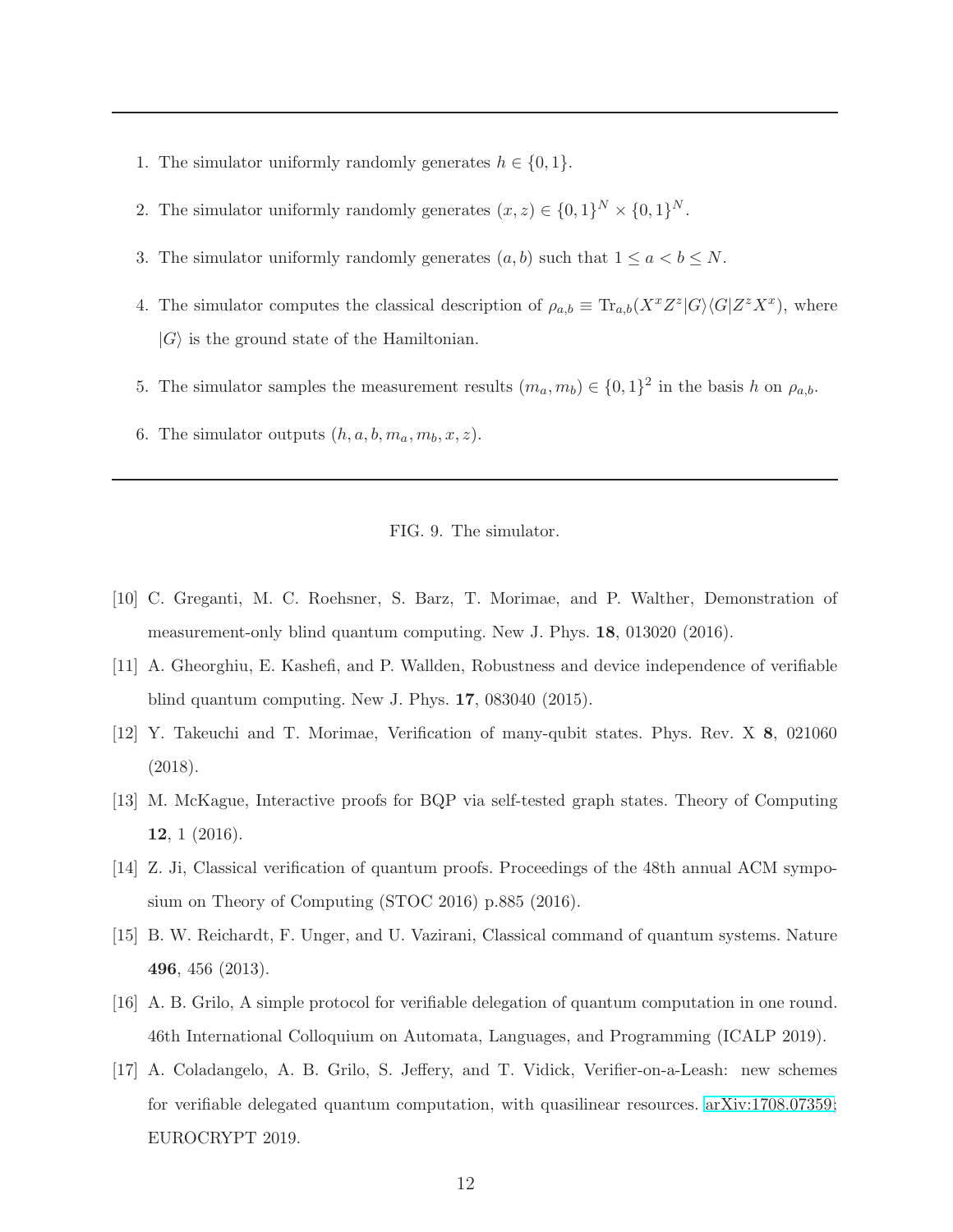- <span id="page-12-0"></span>[18] O. Regev, On lattices, learning with errors, random linear codes, and cryptography. J. ACM, 56(6):34-134:40, 2009.
- <span id="page-12-1"></span>[19] U. Mahadev, Classical verification of quantum computations. IEEE 59th Annual Symposium on Foundations of Computer Science (FOCS), Paris, 2018, pp.259-267; [arXiv:1804.01082](http://arxiv.org/abs/1804.01082)
- <span id="page-12-12"></span>[20] A. Gheorghiu and T. Vidick, Computationally-secure and composable remote state preparation. IEEE 60th Annual Symposium on Foundations of Computer Science (FOCS), Baltimore, MD, USA, 2019, pp. 1024-1033; [arXiv:1904.06320](http://arxiv.org/abs/1904.06320)
- <span id="page-12-11"></span>[21] G. Alagic, A. M. Childs, A. B. Grilo, and S-H. Hung, Non-interactive classical verification of quantum computation. [arXiv:1911.08101](http://arxiv.org/abs/1911.08101)
- <span id="page-12-2"></span>[22] N-H. Chia, K-M. Chung, and T. Yamakawa, Classical verification of quantum computations with efficient verifier. [arXiv:1912.00990](http://arxiv.org/abs/1912.00990)
- <span id="page-12-3"></span>[23] D. Aharonov and A. Green, A quantum inspired proof of  $P^{\#P} \subseteq IP$ . [arXiv:1710.09078](http://arxiv.org/abs/1710.09078)
- <span id="page-12-4"></span>[24] A. Green, Y. Liu, and G. Kindler, Towards a quantum-inspired proof for IP=PSPACE. [arXiv:1912.11611](http://arxiv.org/abs/1912.11611)
- <span id="page-12-5"></span>[25] M. McKague, Interactive proofs with efficient quantum prover for recursive Fourier sampling. Chicago Journal of Theoretical Computer Science 6, 1 (2012).
- [26] T. F. Demarie, Y. Ouyang, and J. F. Fitzsimons, Classical verification of quantum circuits containing few basis changes. Phys. Rev. A 97, 042319 (2018).
- [27] T. Morimae, Y. Takeuchi, and H. Nishimura, Merlin-Arthur with efficient quantum Merlin and quantum supremacy for the second level of the Fourier hierarchy. Quantum 2, 106 (2018).
- <span id="page-12-6"></span>[28] F. Le Gall, T. Morimae, H. Nishimura, and Y. Takeuchi, Interactive proofs with polynomialtime quantum prover for computing the order of solvable groups. 43rd International Symposium on Mathematical Foundations of Computer Science (MFCS 2018); [arXiv:1805.03385](http://arxiv.org/abs/1805.03385)
- <span id="page-12-7"></span>[29] P. D. Azar and S. Micali, Rational proofs. Proceedings of the 44th symposium on Theory of Computing (STOC'12), 1017 (2012).
- <span id="page-12-8"></span>[30] T. Morimae and H. Nishimura, Rational proofs for quantum computing. Quant. Inf. Comput. 20, 0181-0193 (2020); [arXiv:1804.08868](http://arxiv.org/abs/1804.08868)
- <span id="page-12-9"></span>[31] Y. Takeuchi, T. Morimae, and S. Tani, Sumcheck-based delegation of quantum computing to rational server. [arXiv:1911.04734](http://arxiv.org/abs/1911.04734)
- <span id="page-12-10"></span>[32] A. Y. Kitaev, A. H. Shen, and M. N. Vyalyi, Classical and Quantum Computation (American Mathematical Society, Boston, MA, USA (2002))